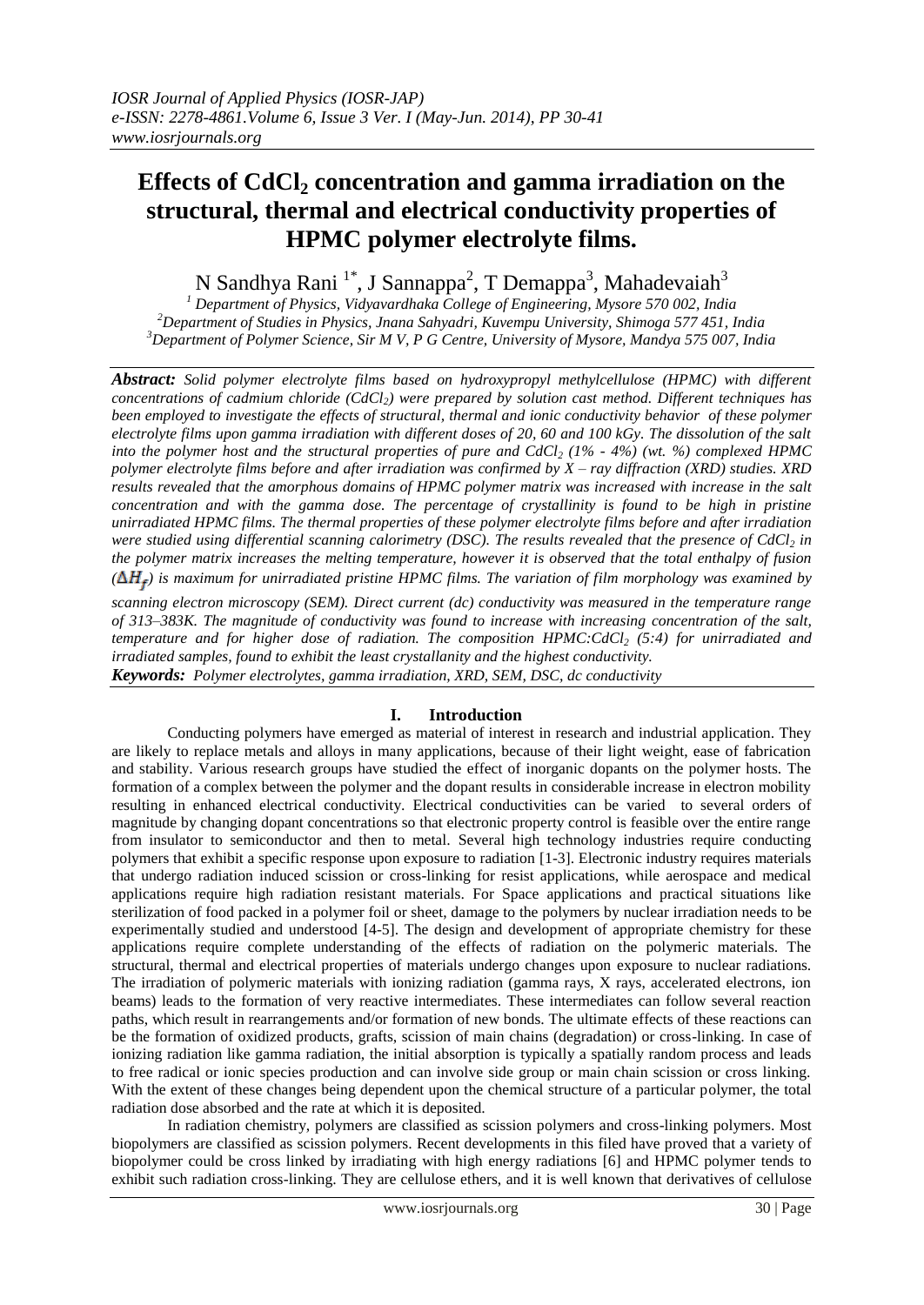can readily change its physiochemical properties and its functions of cellulose. Many forms of degradation are possible due to the composition of the medium, pH, temperature and/or the presence of different ions and oxygen. However, to modify the properties of HPMC in order to broaden its useful properties, crosslinking is one of the most popular methods. Its characteristics could be altered by crosslinking such as swelling degree, transport properties, mechanical properties, chemical stability, thermal stability as well as biodegradation rate [7-9]. The microwave irradiation (H. [Somashekarappa](http://www.tandfonline.com/action/doSearch?action=runSearch&type=advanced&searchType=journal&result=true&prevSearch=%2Bauthorsfield%3A%28Somashekarappa%2C+H%29) et al 2013) and high energy electron beam irradiation (Sangappa et al. 2008) on HPMC polymer results changes in crystallinity as well as microstructure and thermal stability [10-11].

Many research articles are available which incorporates cadmium ion in its polymeric system for its application as polymer electrolyte materials. There also exists some cadmium ion conducting polymer electrolytes based on poly-ethylene-oxide (PEO) (S Kilarkaje et al) [12] and poly vinyl alcohol (PVA) ( M.B Nanda Prakash et al) [13]. In the present study, HPMC polymer electrolytes were prepared by incorporating  $CdCl<sub>2</sub>$  as the doping salt. HPMC polymer has been chosen because of its appealing properties. HPMC is well known and of major interest to be used as environmental friendly products. It is proved to be more thermally stable than those derived from cellulose such as carboxymethylcellulose (CMC), hydroxyethylcellulose (HEC), and methylcellulose (MC) [14]. It is a biopolymer, eco-friendly and water soluble [15-16]. It has ability to dissolve high concentrations of a wide variety of metal salts and an excellent film forming capacity. Its charge storage capacity can be influenced by the addition of inorganic salt like CdCl<sub>2</sub> to provide good amorphous and compatible nature. It has semi crystalline nature which occurred in two phases (amorphous and crystalline). Amorphous phase enhances higher ionic conduction in the system meanwhile crystalline phase provides strong mechanical support to the polymer electrolytes. Cadmium chloride is a compound of cadmium and chlorine having rhombohedral symmetry. It is a hygroscopic solid and highly soluble in water. Cadmium is resistant to [corrosion](http://en.wikipedia.org/wiki/Corrosion) and as a result it is used as a protective layer when deposited on other metals. It is also used for [photocopying,](http://en.wikipedia.org/wiki/Photocopying) dyeing and [electroplating.](http://en.wikipedia.org/wiki/Electroplating) It is a fast-ion conducting salt and very malleable in a number of crystalline and amorphous materials. Its incorporation in a polymeric system may be expected to allow the more free charges and these free charges contribute to development of the charge transportation mechanism and interintra electronic transition [12, 17]. Gamma irradiation is a very clean, easy and cost effective process, has been regarded as a very useful method used to generate crosslinking or scission in water-soluble polymers. Gamma irradiation effects on pure and HPMC:CdCl<sup>2</sup> polymer electrolyte films may bring about remarkable structural, thermal and morphological changes, which results enhancement in their performance and properties such as crystallinity, conductivity, electrochemical stability, sensitivity, solubility, etc. In view of its importance the present work is being initiated and efforts have been made to synthesize polymer electrolyte films that exhibit electrical conductivity and to study their properties like structural, thermal and ionic conductivity behavior before and after irradiation. The study of the modification in the properties of the conducting polymers after controlled irradiation and development of radiation resistant polymers is the main scope of the work.

# **II. Experimental**

## **2.1 Materials and Preparation of Polymer Electrolyte Films.**

Pure HPMC and various compositions of complexed films of HPMC with CdCl<sub>2</sub> salt were prepared by solution cast method using double distilled water as solvent. Hydroxypropyl methylcellulose (HPMC E15LV) was purchased from Loba Chemicals India, and cadmium chloride  $(CdCl<sub>2</sub>)$  was purchased from S. D. fine chemicals India. To prepare the polymer electrolyte films, HPMC polymer was blended with inorganic salt CdCl<sub>2</sub>. 5g of HPMC in 100 ml double distilled water was dissolved and desired amounts of  $(1\% - 4\%)$  (Wt  $\%)$  $CdCl<sub>2</sub>$  was added and stirred continuously for 6 - 8 h. The completely soluble homogeneous solution was filtered through Whatmann No 41 filter paper and degassed. Then the clear solution of HPMC:CdCl<sub>2</sub> was poured on to a clean and leveled glass plates (30 cm X 40 cm) to evaporate at room temperature for 5 days and peeled off from the glass plate. The final films were vacuum dried thoroughly and stored in desiccators to avoid the absorption of moisture. CdCl<sub>2</sub> is hygroscopic in nature and the higher concentration of CdCl<sub>2</sub> has got the tendency to absorb more moisture. However HPMC: CdCl<sub>2</sub> (5:5) polymer films were also prepared and was found that with increasing concentration of  $CdCl<sub>2</sub>$  salt, the obtained films are not stable and are not with uniform thickness. Hence the optimal doping with CdCl<sup>2</sup> is carried out only upto 4% and polymer electrolyte films HPMC:  $CdCl<sub>2</sub>$  (5:1, 5:2, 5:3, 5:4) were prepared.

## **2.2 Instrumentation**

The XRD studies of the films were made with an X-ray source with  $CuK\alpha$  radiation of wavelength

1.5406  $\AA$ . The surface morphology of these polymer films were observed using JEOL 840, resolution at 20 Kv, 10 nm scanning electron microscope (SEM). The samples were gold coated using the sputter coater at 10 mA current under  $10^{-2}$  torr vacuum for 3 minutes before imaging. The Differential Scanning Calorimetry (DSC)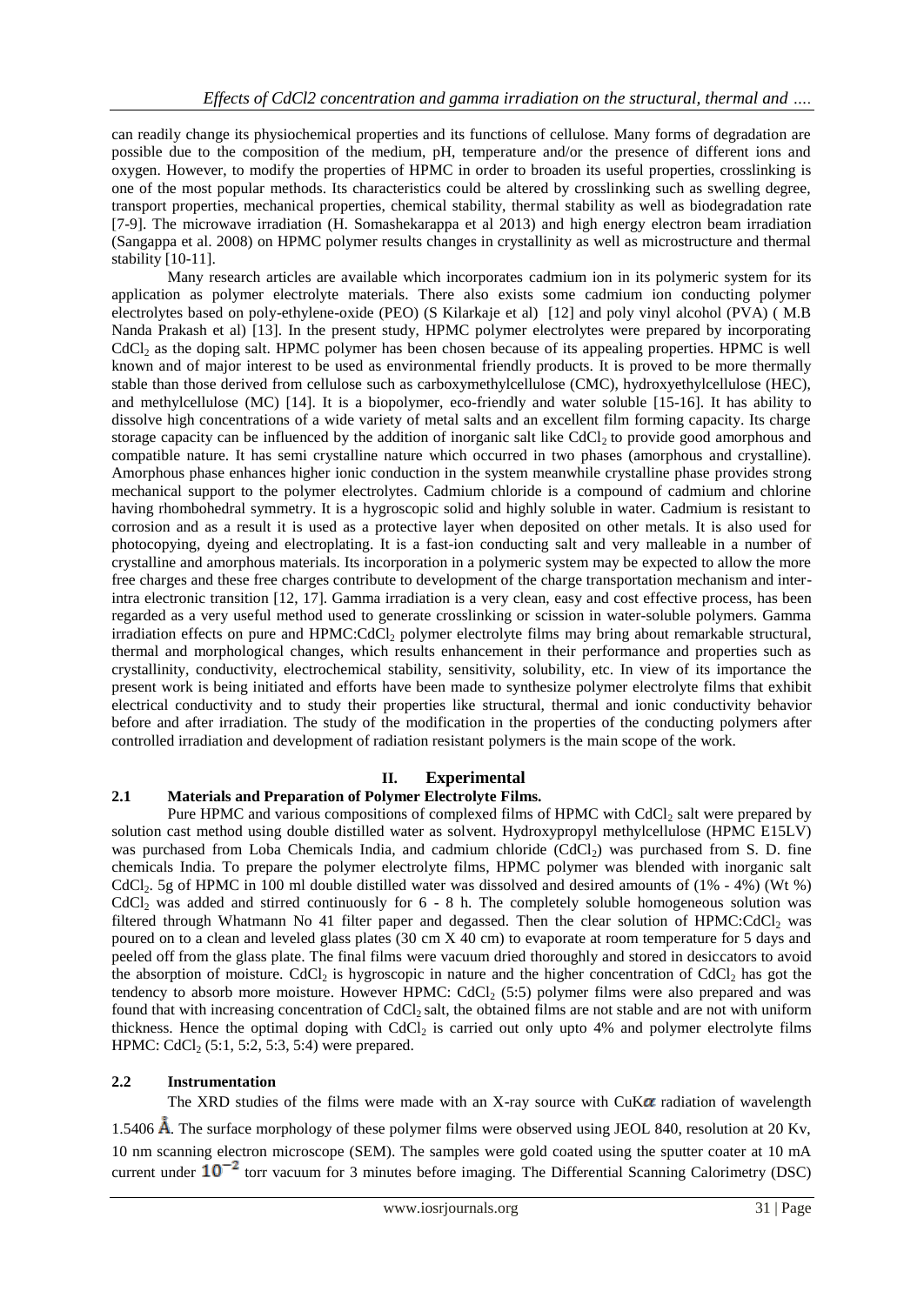measurements have been taken in the temperature range of  $30 - 200$  °C with the help of Differential Scanning Calorimeter Model: METTLER-TOLEDO DSC1 thermal analysis system at a heating rate of 10  $^{\circ}$ C per minute. The temperature dependent dc conductivity of the reported polymer electrolyte samples were measured in the temperature range of (313 – 383 K) using Keithley Electrometer (Model 617). The disk sample (13mm in diameter) was sandwiched between the finely polished stainless steel electrodes. Silver paste is deposited on both sides of well-polished sample pallets for good electrical contact. The bulk resistance is determined from the intersection of the high frequency semicircle with the real axis in the complex impedance plots. The electrical conductivity is calculated using the formula

$$
\sigma = \left(\frac{1}{R}\right)\left(\frac{t}{A}\right) \tag{1}
$$

Where 't' is the thickness of the sample in mm, 'R' is the resistance in M $\Omega$  and 'A' is the area of the sample in  $mm<sup>2</sup>$ 

#### **2.3 Gamma irradiation**

Films of pure and various compositions of CdCl<sub>2</sub> complexes of HPMC has been gamma irradiated in air by  ${}^{60}$ Co source for different doses 20, 60, and 100 kGy. As the mechanical properties and wear resistance of the polymer saturate at above 100 kGy irradiation [18] Muratoglu [19], the proposed study was carried out up to 100 kGy dose, which was performed at M/s Microtrol sterilization private limited, Bangalore, India.

#### **3.1 XRD studies**

#### **III. Results And Discussion**



**Fig. 1.** XRD pattern of **a** unirradiated and **b** 20 kGy, **c** 60 kGy, **d** 100 kGy irradiated pure and HPMC:CdCl<sup>2</sup> polymer electrolyte films.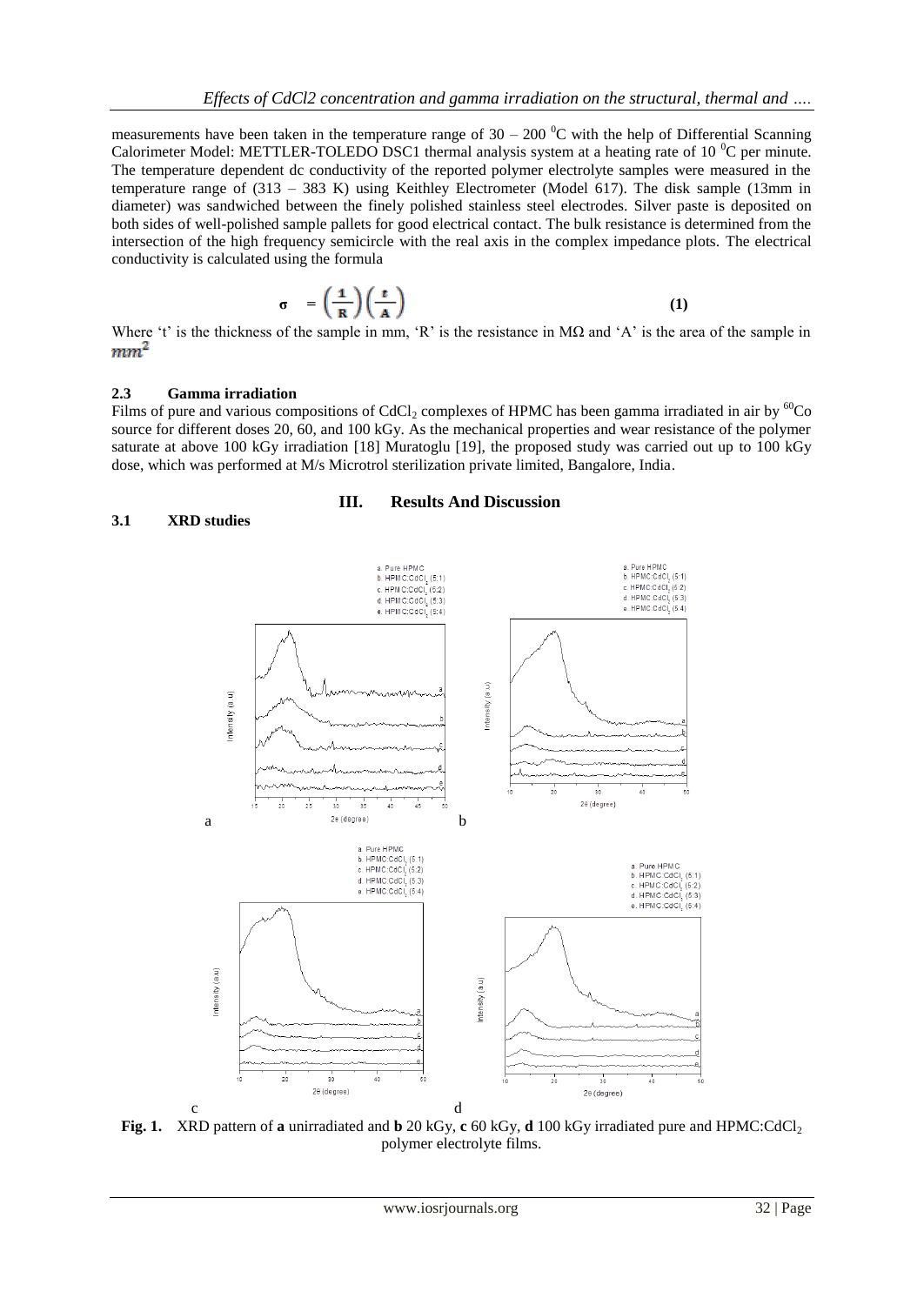| Sample                       | $2\theta$ ( $^0$ ) | $d - Value (A)$ | $\mathbf{X}_{c}$ ( $\%$ ) |
|------------------------------|--------------------|-----------------|---------------------------|
| Pure HPMC                    | 21.26              | 4.18            | 65.29                     |
| HPMC:CdCl <sub>2</sub> (5:1) | 20.96              | 4.23            | 52.66                     |
| HPMC:CdCl <sub>2</sub> (5:2) | 19.93              | 4.44            | 45.42                     |
| HPMC:CdCl <sub>2</sub> (5:3) | 18.05              | 4.91            | 33.29                     |
| HPMC:CdCl <sub>2</sub> (5:4) | 16.95              | 5.72            | 18.95                     |

**Table 1** Position of the most intense peak 2 $\theta$  ( $^0$ ), d – Value ( $\vec{A}$ ) and the percentage of crystallinity for unirradiated pure and  $CdCl<sub>2</sub>$  complexed HPMC films.

| <b>Table 2</b> Percentage of crystallinity ( $X_c$ ) for 20, 60 & 100 kGy gamma irradiated |
|--------------------------------------------------------------------------------------------|
| pure and CdCl <sub>2</sub> complexes of HPMC polymer electrolyte films.                    |

| Dose rate                    | 20 kGv   | 60 kGv   | $100 \text{ kGy}$ |
|------------------------------|----------|----------|-------------------|
| Sample                       | $X_c(%)$ | $X_c(%)$ | $X_c(%)$          |
| Pure HPMC                    | 67.6     | 45.5     | 32.4              |
| HPMC:CdCl <sub>2</sub> (5:1) | 45.16    | 41.47    | 30.16             |
| HPMC:CdCl <sub>2</sub> (5:2) | 35.95    | 33.68    | 31.05             |
| $HPMC:CdCl2$ (5:3)           | 26.43    | 21.65    | 15.36             |
| $HPMC:CdCl2$ (5:4)           | 15.15    | 10.59    | 8.85              |

X-ray diffraction is most useful for the determination of the nature of the sample. The ionic conductivity in polymer electrolyte is determined by the amorphous nature of the polymer. Hence it is necessary to determine the crystalline and amorphous nature of the polymer electrolyte films. XRD patterns of unirradiated and 20, 60, 100 kGy gamma irradiated pure and HPMC:CdCl<sub>2</sub> complexed films are shown in Figure 1. For unirradiated samples, pure HPMC shows a broad peak at  $2\theta = 21.26$  <sup>0</sup> (d spacing = 4.175 Å) corresponding to its semi-crystalline nature of the polymer [20]. This diffraction peak is shifted to 20.96  $^0$  (d spacing = 4.234  $\bf{\AA}$ ) in HPMC:CdCl<sub>2</sub> complexes of 5:1 system and almost at 19.93<sup>0</sup> (d spacing = 4.44  $\bf{\AA}$ ) and 18.24<sup>0</sup> (d spacing = 4.91  $\mathring{A}$ ) in 5:2 and 5:3 systems of polymer electrolytes. Whereas for 5:4 system this diffraction peak almost disappears. There is a nucleation of crystalline order which gives an additional Bragglike reflection almost at  $2\theta = 27.83$ <sup>0</sup> (d spacing = 3.20  $\AA$ ) for pure HPMC and is shifted to around  $128^0 - 30^0$  in all other complexed systems with broad peaks and with decreasing intensity. The mentioned peaks are less intense and are almost found to be disappearing in the polymer electrolyte systems at higher concentrations of  $CdCl<sub>2</sub>$  indicating that the addition of the salt causes a decrease in the degree of crystallinity and a simultaneous increase in the amorphisity of the HPMC complexes. Absence of peaks corresponding to the  $CdCl<sub>2</sub>$  salt in these complexes indicates that the inorganic salt is thoroughly mixed with the host polymer matrices. No sharp peaks were observed for the higher concentration of the salt in the polymer suggesting the dominant presence of amorphous phase [21]. Therefore it may be confirmed that the complexation has been taken place in the amorphous phase. The irradiated sample of pure and  $HPMC:CdCl<sub>2</sub>$  shows decrease in the intensity with broad peaks, implying that crystallinity decreases. Normally, for pure HPMC, a slight increase in crystallinity is observed at lower irradiation dose (20 kGy), which may be due to the cross linking of the polymer chain or by the formation of the single or multiple helices, which induces more crystalline region in the polymer samples. However during irradiation at higher doses (60 kGy, 100 kGy) the peaks get broadened and the intensity decreases indicating that the degree of crystallinity is decreased. In HPMC:CdCl<sub>2</sub> polymer electrolyte systems the presence of CdCl<sub>2</sub> prevent polymer chain reorganization resulting in decreased crystallinity compared to pure HPMC. As the radiation dose increases, the peaks corresponding to HPMC:CdCl<sup>2</sup> systems in all the compositions of polymer electrolyte films shits between  $13^0 - 14^0$ . Also the peaks gets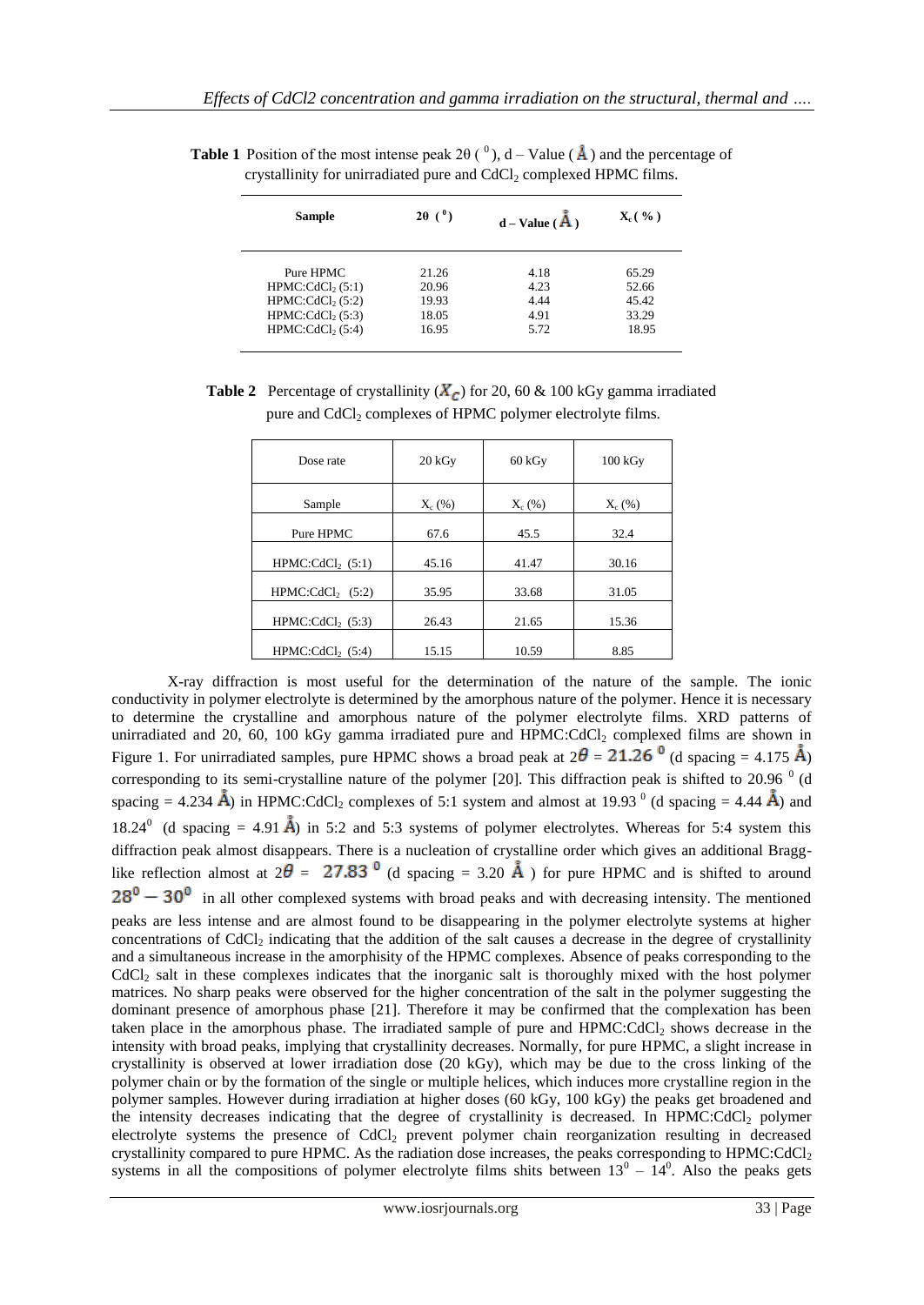broadened up and almost found to be disappearing at 100 kGy irradiation, indicating that degree of crystallinity is decreased. Hence it is worth mentioning that during irradiation, the energy deposited in the polymer causes chain scission or produce radicals which subsequently decay or cross-link with neighboring radicals, i.e. both chain scission and cross-linking occur during irradiation. Here the dominating amorphous phase results in greater ionic diffusivity with high conductivity. From Table **1** and Table **2,** it is clear that percentage of crystallanity decreases with addition of CdCl<sub>2</sub> salt concentration and the increasing gamma dose. The values are in good agreement with the interpreted results from XRD patterns. The percentage of the degree of crystallinity  $(X_{\rm c})$  was determined from the ratios of the area under the crystalline peak and the respective halos using the method [10, 22].

$$
X_c = \frac{A_c}{A_c + A_a} \, X \, 100 \tag{2}
$$

Where  $A_c$  and  $A_a$  are the area of crystalline and amorphous (halo) regions respectively.



**Fig. 2** SEM Photographs of **a** unirradiated, **b** 20 kGy, **c** 60 kGy, **d** 100 kGy gamma irradiated pure and ,  $(HPMC:CdCl<sub>2</sub>)$  (5:1, 5:4) polymer electrolyte films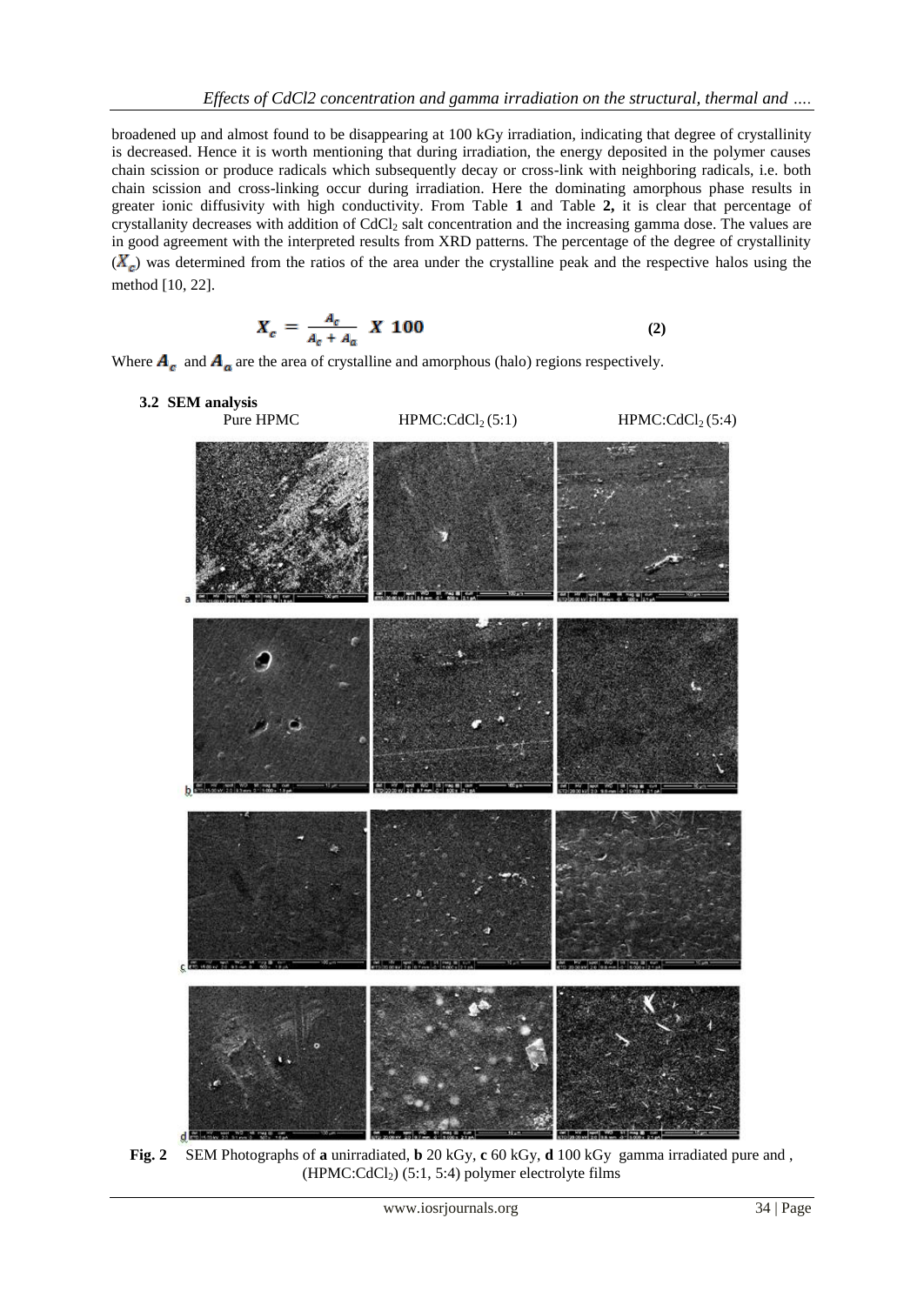Scanning electron microscopy is often used to study the compatibility between the various components of the polymer electrolytes through the detection of phase separation and interfaces. The compatibility of the polymer matrix and the inorganic dopants has great influence on the properties like mechanical, thermal, and ionic conductivity of the polymer electrolyte systems. SEM of the pure and HPMC:CdCl<sub>2</sub> (5:1) and (5:4) polymer electrolytes before and after irradiation shown in Figure 2 is of uniform type but with different degrees of roughness. Unirradiated pure HPMC films exhibits no features attributable to any crystalline morphology, so the semi crystallinity of HPMC is likely to be submicroscopic in nature. The surface of the unirradiated films is smooth and homogeneous, however when the CdCl<sub>2</sub> salt concentration and the gamma dose increases, an increase in the degree of roughness is observed. Also the dense structure of the film indicates the segregation of the dopant in that host polymer matrix. It is observed that irradiated pure HPMC shows porous structure with well dispersed pores for low doses at 20 kGy. On the other hand, at higher doses (60,100 kGy) the porous structure is disrupted possibly due to recrystallization of the polymer. Whereas HPMC: $CdCl<sub>2</sub>$  (5:1) system shows the formation of porous structure on the surface at higher doses (60, 100 kGy), may be due to the rapid penetration of cadmium ions into the polymer matrix at higher doses. For HPMC:CdCl<sub>2</sub> (5:4) systems, rod-like structures appear due to the irradiation effects. Figures 2b and 2c show the surface full of small cavities and the loosely bound rod-like structures on the surface [12]. Therefore two phase microstructure in the SEM image reflects the phase separation at different concentration  $(5:1, 5:4)$  of CdCl<sub>2</sub> salt and at higher doses. Considerable damage in the polymeric structure was observed during irradiation, which is also responsible for decrease in the crystallinity of the material as indicated by XRD analysis.

#### **3.3 Differential scanning calorimetry studies**



**Fig. 3** DSC curves of **a** unirradiated and **b** 20 kGy, **c** 60 kGy, **d** 100 kGy irradiated pure HPMC and  $(HPMC:CdCl<sub>2</sub>)$  (5:1, 5:4) polymer electrolyte films.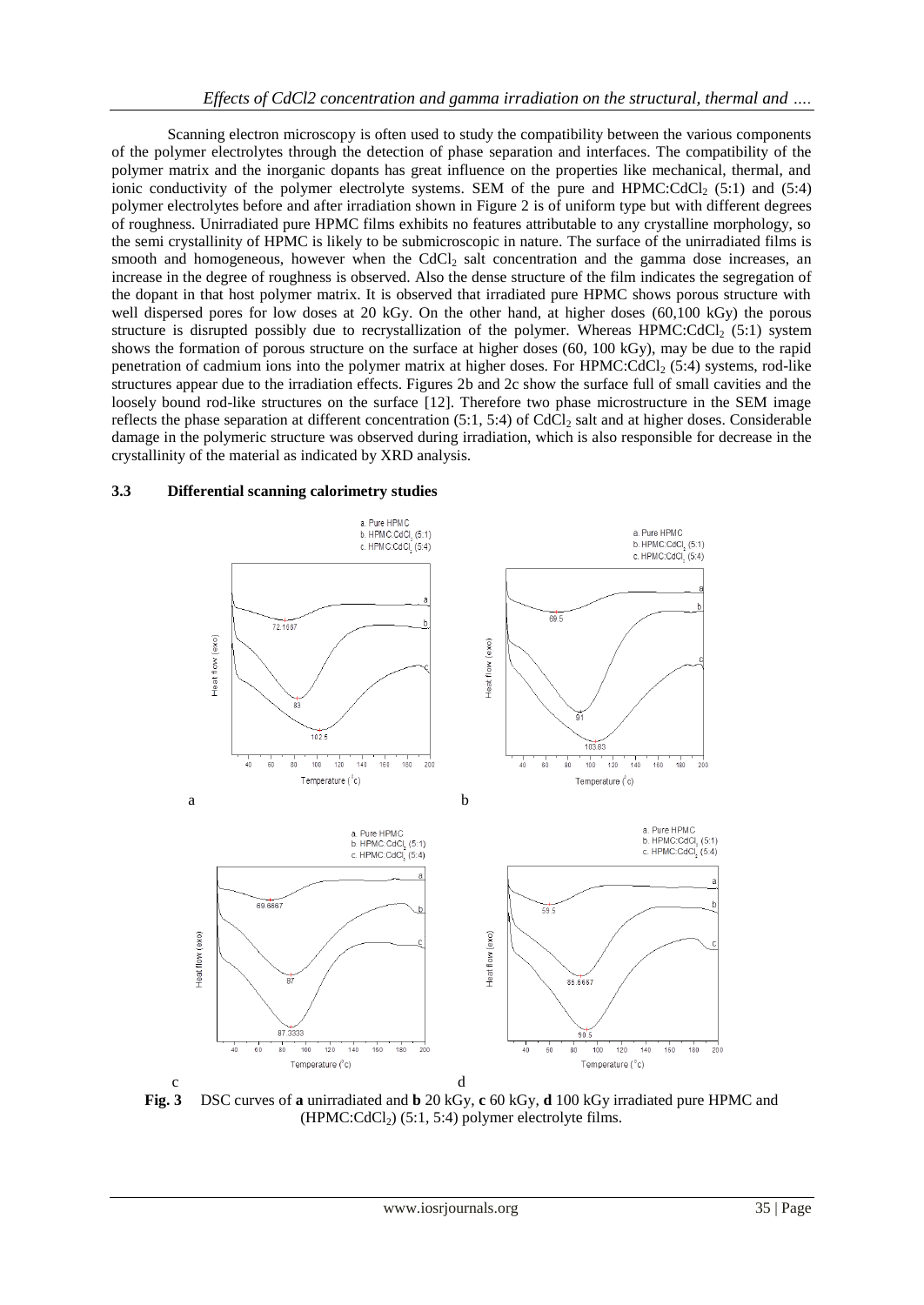| Sample                        | Onset<br>$^{\prime}$ $^0$ C $^{\prime}$ | Endset<br>$^0C$ | Peak temp<br>$^{\circ}$ °C) | Enthalpy of fusion<br>$(\Delta H_f)$ J/g |
|-------------------------------|-----------------------------------------|-----------------|-----------------------------|------------------------------------------|
| Pure HPMC                     | 50.12                                   | 91.28           | 72.16                       | 146.32                                   |
| HPMC: CdCl <sub>2</sub> (5:1) | 62.23                                   | 114.15          | 83.00                       | 116.62                                   |
| HPMC: $CdCl2(5:4)$            | 79.07                                   | 131.52          | 102.5                       | 41.76                                    |

**Table 3** Heat of fusion  $(\Delta H_f)$ , Peak temperature for pure and HPMC:CdCl<sub>2</sub> (5:1, 5:4) Polymer electrolyte films.

**Table 4.** Heat of fusion  $\Delta H_f$ , peak temperature and 20, 60, 100 kGy gamma irradiated pure and  $HPMC:CdCl<sub>2</sub>(5:1, 5:4)$  polymer electrolyte films.

| Dose rate                    |                      | 0 kGv                 |                      | 20 kGy                | 60 kGy               |                       | 100 kGv              |                       |
|------------------------------|----------------------|-----------------------|----------------------|-----------------------|----------------------|-----------------------|----------------------|-----------------------|
| Sample                       | Peak temp<br>$(^0C)$ | $(\Delta H_f)$<br>J/g | Peak temp<br>$(^0C)$ | $(\Delta H_f)$<br>J/g | Peak temp<br>$(^0C)$ | $(\Delta H_f)$<br>J/g | Peak temp<br>$(^0C)$ | $(\Delta H_f)$<br>J/g |
| Pure HPMC                    | 72.16                | 146.32                | 69.5                 | 119.21                | 69.62                | 31.21                 | 59.45                | 23.62                 |
| HPMC:CdCl <sub>2</sub> (5:1) | 83                   | 52.52                 | 91                   | 59.99                 | 87                   | 42.57                 | 85.66                | 26.89                 |
| HPMC:CdCl <sub>2</sub> (5:4) | 102.5                | 41.76                 | 103.8                | 35.78                 | 88.5                 | 31.29                 | 90.5                 | 13.43                 |

The DSC thermograms of unirradiated and 20, 60, 100 kGy gamma irradiated pure and HPMC: CdCl<sub>2</sub> (5:1) and (5:4) are shown in Figure 3. It is observed that the unirradiated pure HPMC shows broad endothermic transition starts from 50  $\rm{^0C}$  to 91  $\rm{^0C}$  with a broad peak value at 72.16  $\rm{^0C}$  [10]. This endothermic peak shifts to 83 <sup>0</sup>C and 103 <sup>0</sup>C in the HPMC:CdCl<sub>2</sub> (5:1, 5:4) systems indicating that, the presence of CdCl<sub>2</sub> in the polymer matrix increases the melting temperature and are thermally more stable. However, pure HPMC during irradiation (20, 60, 100 kGy), shows a broad endothermic melting peak temperature, which decreases to 69.5  $\degree$ C, 69.62 <sup>0</sup>C and 59.45 <sup>0</sup>C respectively. For irradiated HPMC:CdCl<sub>2</sub> (5:1, 5:4) systems, though the melting peak increases to 91  $^{0}$ C and 103.8  $^{0}$ C at 20 kGy, however during irradiation for 60 and 100 kGy, this melting peak decreases to 87  $^0C$ , 88.5  $^0C$  and 85.66  $^0C$ , 90.50  $^0C$  respectively for 5:1, 5:4 of HPMC:CdCl<sub>2</sub> complexes. The enthalpy was calculated from the heat flow integral. Table 3 and Table 4 shows the enthalpy of fusion  $(\Delta H_f)$ ,

which is given by the area under the melting endotherm, decreases for pristine HPMC as well as for all HPMC: CdCl<sub>2</sub> complexes before and after irradiation. The relative percentage of crystallinity reduces in all HPMC:  $CdCl<sub>2</sub>$  polymer films. From Table 1 and Table 2, it is clear that the percentage of crystallinity reduces in all polymer electrolyte complexes when compared with the pristine and irradiated HPMC polymer films. However the crystallinity reduces to a minimum of 19 % for unirradited HPMC:CdCl<sub>2</sub> complexes of 5:4 ratio compared with the 65 % crystallinity for the polymer host. Whereas, for irradiated (100 kGy) HPMC:CdCl<sub>2</sub> complexes of 5:4 ratio, the crystallinity reduces to a minimum of 9 %, when compared with the 32 % crystallinity of the irradiated (100 kGy) HPMC polymer host.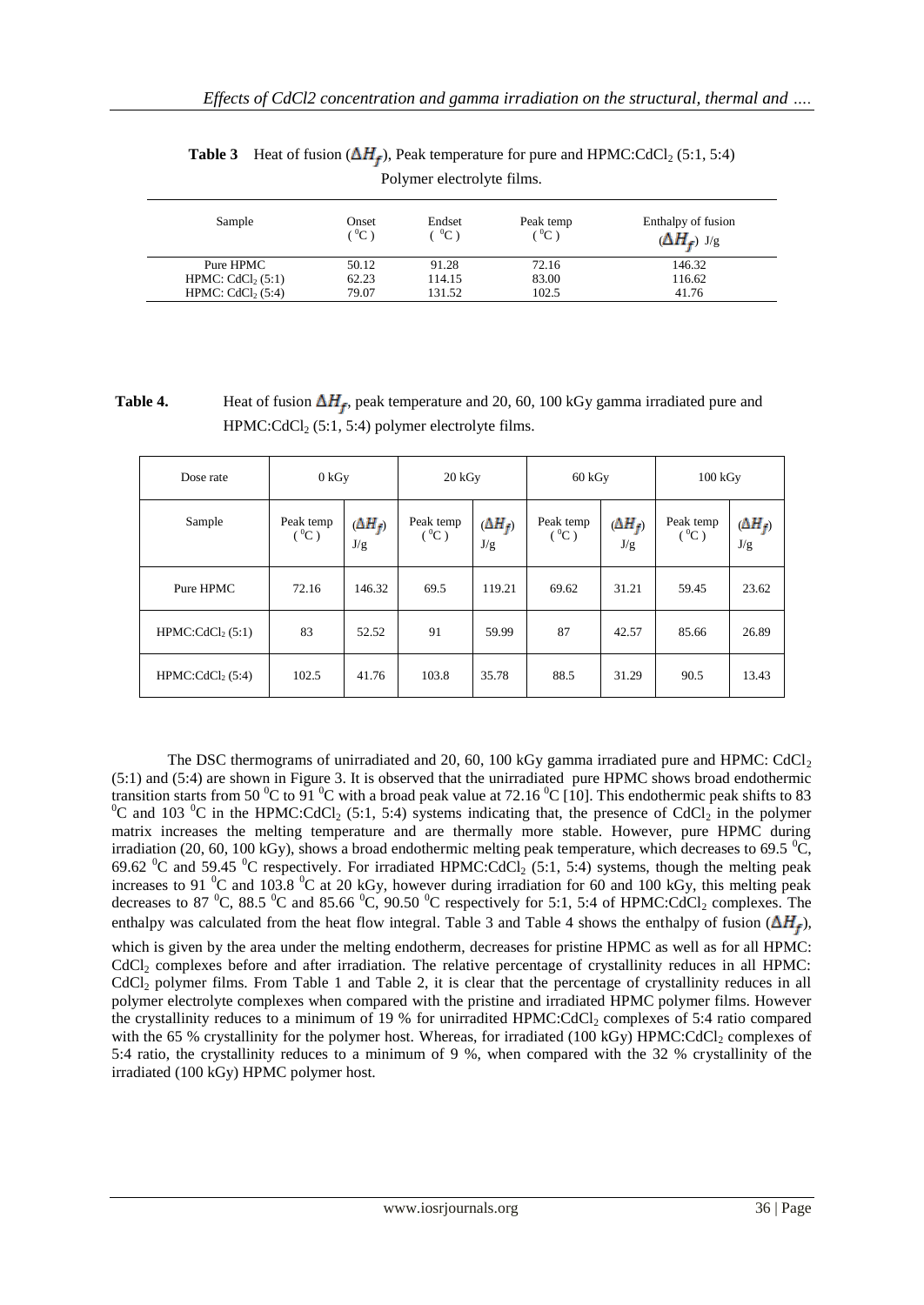#### **3.4 Electrical conductivity studies**



**Fig. 4** Temperature dependent conductivity of **a** unirradiated, **b** 20 kGy, **c** 60 kGy, **d**100 kGy gamma irradiated polymer electrolyte films



**Fig. 5** Variation of activation energy in a region–I, b region-II for different gamma doses.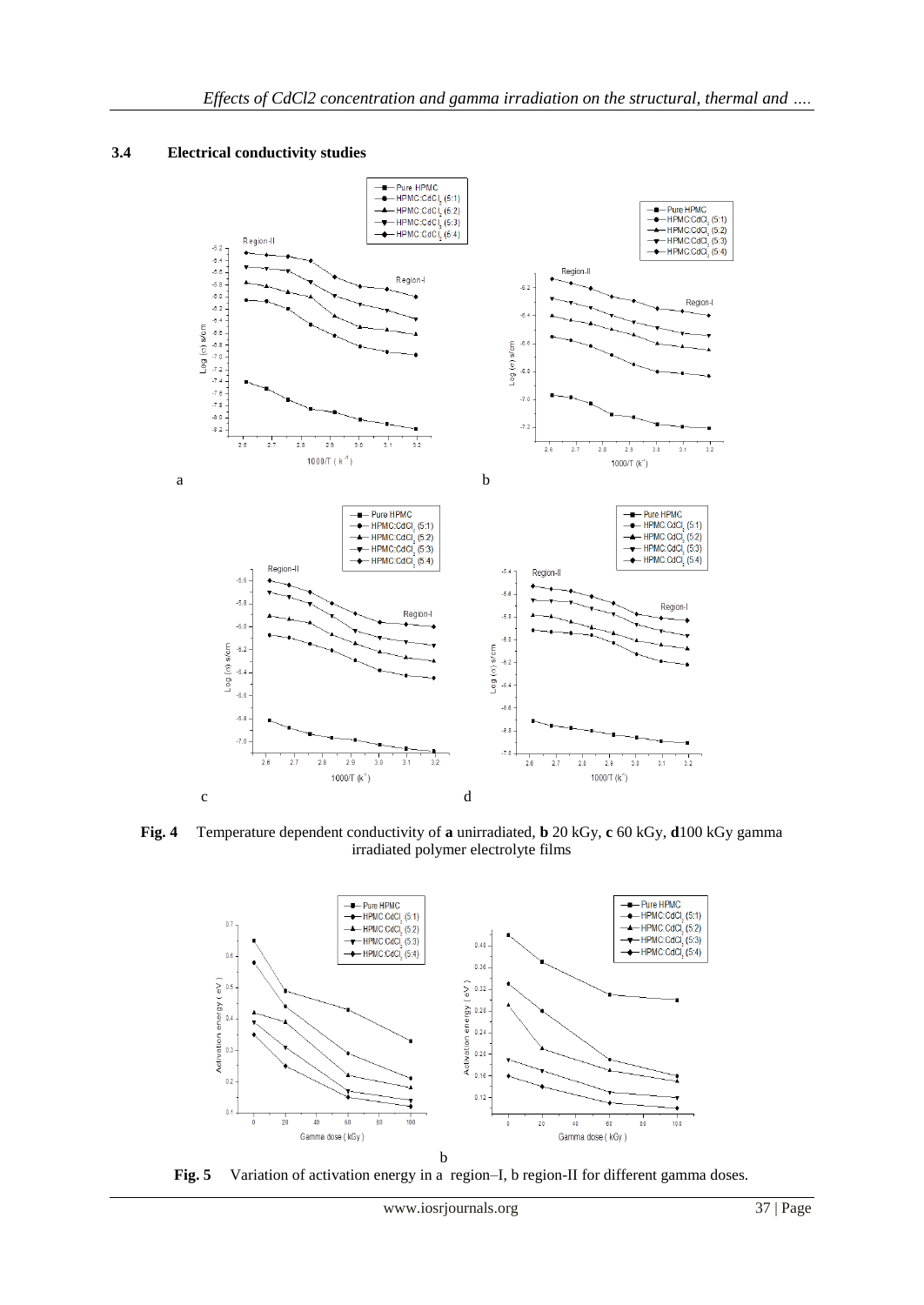| Conductivity ( $\sigma$ ) (S <b>CM</b> <sup>-1</sup><br><b>Activation energy (eV)</b> |                |                |                |                |                 |                  |  |
|---------------------------------------------------------------------------------------|----------------|----------------|----------------|----------------|-----------------|------------------|--|
| <b>Sample</b>                                                                         | 313 K          | 333 K          | 363 K          | 383 K          | <b>Region I</b> | <b>Region II</b> |  |
| Pure HPMC                                                                             | $6.530 E^{-9}$ | $9.372 E^{-9}$ | $2.012 E^{-8}$ | $3.947 E^{-8}$ | 0.65            | 0.42             |  |
| HPMC:CdCl <sub>2</sub> (5:1)                                                          | $1.099 E^{-7}$ | $1.515 E^{-7}$ | 6.371 $E^{-7}$ | $8.866 E^{-7}$ | 0.58            | 0.33             |  |
| HPMC: $CdCl2(5:2)$                                                                    | $2.382 E^{-7}$ | 3.165 $E^{-7}$ | $1.197 E^{-6}$ | $1.718 E^{-6}$ | 0.42            | 0.29             |  |
| HPMC: $CdCl2(5:3)$                                                                    | 4.352 $E^{-7}$ | $7.658 E^{-7}$ | $2.711 E^{-6}$ | $3.150 E^{-6}$ | 0.39            | 0.19             |  |
| HPMC: $CdCl2(5:4)$                                                                    | $1.014 E^{-6}$ | $1.493 E^{-6}$ | 4.689 $E^{-6}$ | 5.383 $E^{-6}$ | 0.35            | 0.16             |  |

**Table 5** Conductivity values and activation energy at different temperatures for unirradiated pure and HPMC:CdCl2 polymer electrolyte films

**Table 6** Conductivity values and activation energy at different temperatures for 20 kGy irradiated pure and HPMC:CdCl<sub>2</sub> polymer electrolyte films.

|                                                                                                               |                                                                                        | Conductivity ( $\sigma$ ) (Scm <sup>-1</sup> )                                         |                                                                                        | <b>Activation energy (eV)</b>                                                          |                                      |                                      |  |
|---------------------------------------------------------------------------------------------------------------|----------------------------------------------------------------------------------------|----------------------------------------------------------------------------------------|----------------------------------------------------------------------------------------|----------------------------------------------------------------------------------------|--------------------------------------|--------------------------------------|--|
| <b>Sample</b>                                                                                                 | 313 K                                                                                  | 333 K                                                                                  | 363 K                                                                                  | 383 K                                                                                  | <b>Region I</b>                      | <b>Region II</b>                     |  |
| Pure HPMC<br>HPMC:CdCl <sub>2</sub> $(5:1)$<br>HPMC: $CdCl2(5:2)$<br>HPMC: $CdCl2(5:3)$<br>HPMC: $CdCl2(5:4)$ | $6.224 E^{-8}$<br>$1.471 E^{-7}$<br>$2.263 E^{-7}$<br>$2.877 E^{-7}$<br>$4.010 E^{-7}$ | $6.642 E^{-8}$<br>$1.582 E^{-7}$<br>$2.506 E^{-7}$<br>3.282 $E^{-7}$<br>$4.482 E^{-7}$ | $9.351 E^{-8}$<br>2.416 $E^{-7}$<br>$3.500 E^{-7}$<br>4.570 $E^{-7}$<br>$6.265 E^{-7}$ | $1.068 E^{-7}$<br>$2.819 E^{-7}$<br>$3.980 E^{-7}$<br>5.297 $E^{-7}$<br>$7.335 E^{-7}$ | 0.49<br>0.44<br>0.39<br>0.31<br>0.25 | 0.37<br>0.28<br>0.21<br>0.17<br>0.14 |  |

**Table 7** Conductivity values and activation energy at different temperatures for 100 kGy irradiated pure and  $HPMC:CdCl<sub>2</sub>$  polymer electrolyte films

|                              | Conductivity ( $\sigma$ ) (S <b>CM</b> <sup>-1</sup> |                  | <b>Activation energy (eV)</b> |                |                 |                  |
|------------------------------|------------------------------------------------------|------------------|-------------------------------|----------------|-----------------|------------------|
| <b>Sample</b>                | 313 K                                                | 333 K            | 363 K                         | 383 K          | <b>Region I</b> | <b>Region II</b> |
| Pure HPMC                    | $1.245 E^{-7}$                                       | $1.398$ $E^{-7}$ | $1.688 E^{-7}$                | $1.95 E^{-7}$  | 0.33            | 0.3              |
| HPMC:CdCl <sub>2</sub> (5:1) | $6.083 E^{-7}$                                       | $7.518 E^{7}$    | $1.149 E^{-6}$                | $1.216 E^{-6}$ | 0.21            | 0.16             |
| HPMC: $CdCl2(5:2)$           | $8.412 E^{-7}$                                       | $9.860 E^{-7}$   | $1.443 E^{-6}$                | $1.647 E^{-6}$ | 0.18            | 0.15             |
| HPMC: $CdCl2(5:3)$           | $1.091 E^{-6}$                                       | $1.369 E^{-6}$   | $2.154 E^{-6}$                | $2.251 E^{-6}$ | 0.14            | 0.12             |
| HPMC: $CdCl2(5:4)$           | $1.483 E^{-6}$                                       | $1.693 E^{-6}$   | $2.688 E^{-6}$                | $2.977 E^{-6}$ | 0.12            | 0.10             |

The radiation-induced dc electrical change could in principle, be used as a measure of gamma ray absorbed dose. This induced dc electrical conductivity  $(\sigma)$  is carefully studied in the dose range up to 100 kGy and in the temperature range of 313 – 383 K. The variation of log  $\sigma$  on 1/T for the unirradiated and irradiated pure and doped HPMC films with different concentrations of CdCl<sub>2</sub> (1, 2, 3 and 4 wt %) were studied. Figure 4 shows the temperature dependent dc conductivity for the pure and HPMC:CdCl<sub>2</sub> systems before and after gamma irradiation at 20, 60, and 100 kGy. The temperature dependence of electrical conductivity  $(\sigma)$  follows Arrhenius Eq.

$$
\sigma = \sigma_0 \exp^{\left(-E_2\right)}kT}
$$
 (3)

Where  $\sigma_0$  is the pre-exponential factor,  $\vec{E}_a$  is the activation energy,  $\vec{K}$  is the Boltzmann constant and  $\vec{T}$  is absolute temperature. From the plots of Fig 4 for unirradiated samples, it is clear that the conductivity is found to increase with increase in temperature for pure HPMC as well as in all the compositions of  $HPMC:CdCl<sub>2</sub>$ polymer electrolyte films. Whereas for the plots of irradiated samples from Figs 4a, 4b and 4c, the dc conductivity increases as the temperature and gamma dose increases. However, the HPMC: $CdCl<sub>2</sub>$  samples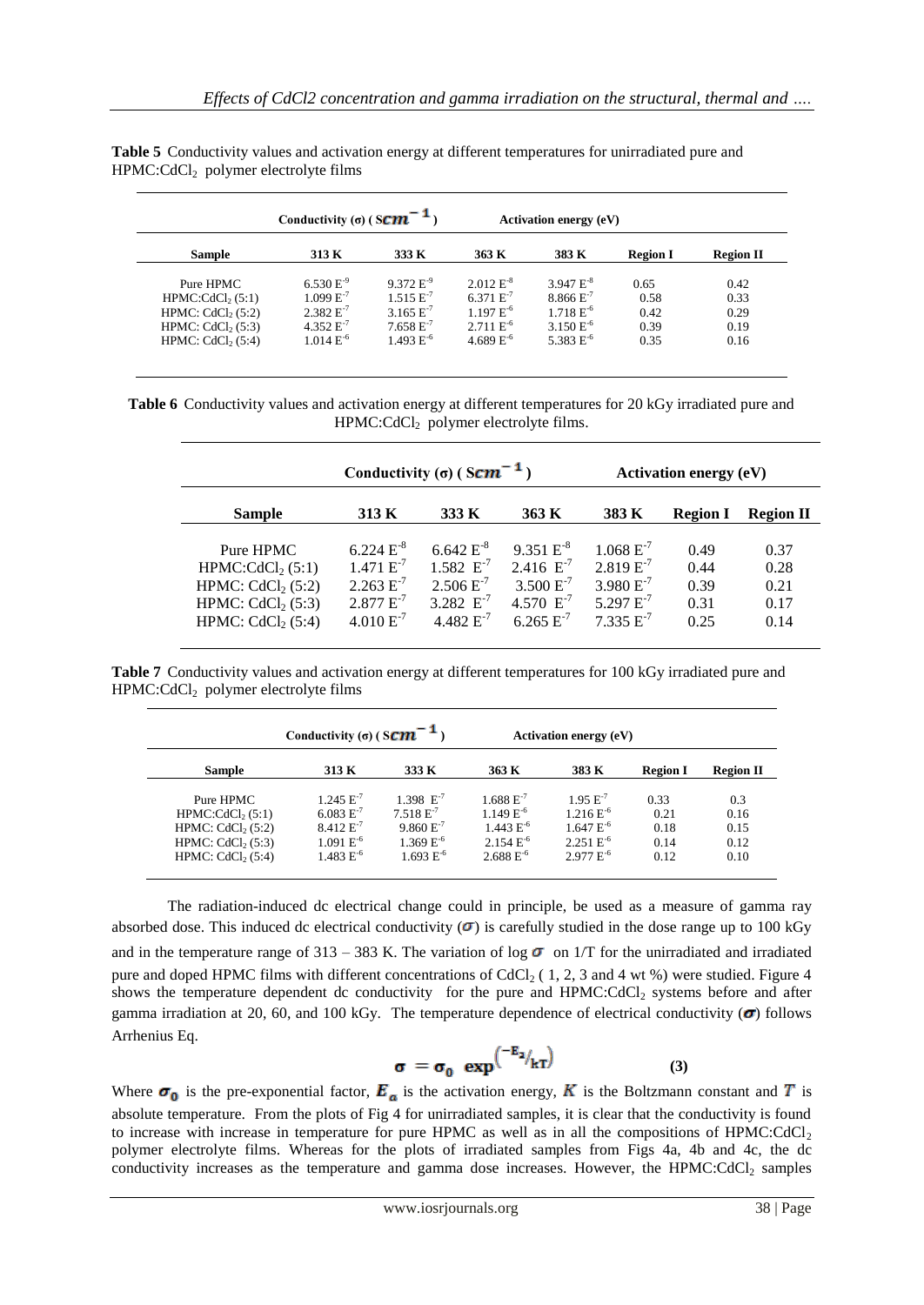irradiated at 20 kGy shows a slight decrease in electrical conductivity when compared with samples irradiated with 100 kGy at higher temperatures. Hence it is observed that the induced changes in electrical conductivity are dose-dependent and can be attributed to the creation of induced charge carriers in the HPMC polymer matrix at different concentrations of the doping salt. This dependence of the dc conductivity on the gamma dose might be explained as follows. At the beginning, increase in gamma dose would result in an increase in the number of charge carriers created. This increasing number of carriers will continue to take place as gamma dose increases until we approach a situation at which most of the possible charge carriers are already created. After this threshold dose limit, we might expect no more increase in the dc conductivity, and a saturation limit might be achieved. The increase in conductivity at high temperature may be accounted for by the liberation of electrons or ions through the amorphous region of HPMC, and/or, probably, the internal stresses in the doped sample may also play a role in the motion of charge carriers [23].

The increase in conductivity with increasing the salt concentration may be attributed to the transitions from crystalline to semi-crystalline phase and then to amorphous phase and is interpreted as hopping mechanism between local coordinate sites, local structural relaxation, and segmental motion of the polymer. This decrease in the degree of crystallinity and increase in the amorphousity was confirmed with XRD studies. As the amorphous region increases progressively, however the polymer chain acquires faster internal modes in which bond rotations produce segmental motion, this in turn favors the hopping interchain and intrachain ion movements hence the conductivity of the polymer electrolytes become high. The dc conductivity data for unirradiated and 20, 100 kGy irradiated HPMC and HPMC:CdCl<sub>2</sub> comlexes are listed in Tables 5, 6, and 7. The data shows that the carrier concentration increases with increase in gamma irradiation. This is because the effect of ionizing gamma irradiation on polymer is to rupture chemical bonds and create energetic free electrons, ions, and radicals, which are able to migrate through the network. Further, the irradiation was carried out in air, and, hence, the formed gaseous ions around the films may produce space charge in the surface of the samples leading to a change in electrical conductivity [24]. Such a variable response to gamma irradiation could be accounted for, by its relatively high Cadmium content. The properties of the amorphous phase obviously play a major role in determining the overall response of the material [25-26]. Figure 4 reveals that the conductivity does not show any abrupt change with the temperature, indicating that the electrolyte exhibits amorphous nature. The activation energy  $\mathbf{E}_n$  is a combination of defect formation and defect migration, which can be calculated from

the slopes of linear fit of Arrhenius plots of log  $\sigma$  versus 1000/T using expression

# **(4)**

Where  $\mathbf{E}_{a}$  is the activation energy (eV), K is the Boltzmann constant.

The activation energies evaluated for the unirradiated and 20, 100 kGy irradiated samples are listed in Tables 5, 6, 7. It is obvious that from Figure 5, the values of the activation energy vary as a function of the absorbed dose. They decrease with increasing gamma dose and CdCl<sub>2</sub> salt concentration for each particular sample. Therefore, it can be suggested that the value of  $E_a$  is due to the energy that is required to provide a conductive condition for the migration of ions. The activation energies in the two regions (region-I and region II) show a decreasing trend as the dopant concentration increases confirming the increase in amorphous nature of polymer electrolyte. This may be explained in terms of formation of charge transfer complexes. However, the electrical conductivity for different concentrations of CdCl<sub>2</sub> doped HPMC in regions I and II, Cadmium ions are coordinated through ionic bonds with the hydroxyl group belonging to the different chains in HPMC. This, in turn, reduces the intermolecular interaction between chains and expands the space between them. In other words, the addition of cadmium increases the volume required for ionic carriers drift in the polymer. This leads to an increase in the ionic mobility and a reduction in the activation energy. This is in complete accordance with the observed results from the graph also this is in good agreement with the earlier reported results [12] and indicates the low activation energy for CdCl<sub>2</sub> ion transport is due to dominant presence of amorphous nature of polymer electrolyte that facilitates the fast  $Cd^{2+}$  ion motion in polymer network. In addition, gamma irradiation seems capable to make some sort of variation in the amorphous regions reflecting a change in the structure of  $HPMC:CdCl<sub>2</sub>$  system. The amorphous nature also provides a bigger free volume in polymer electrolyte system with the increase in temperature. It is observed that  $HPMC:CdCl<sub>2</sub>(5:4)$  system has highest conductivity and low activation energy region when compared with pure and other complexes of HPMC.

#### **IV. Conclusion**

The complexation of the salt with the host polymer before and after irradiation is confirmed by XRD studies. XRD study shows the percentage of crystallanity decreases with the increasing concentration of CdCl<sub>2</sub> salt and gamma dose. For pure HPMC, a slight increase in crystallinity is observed at low radiation dose (20 kGy), whereas crystallinity decreases at higher doses**.** This may be due to the cross linking of the polymer chain or by the formation of the single or multiple helices, which induces more crystalline region in the polymer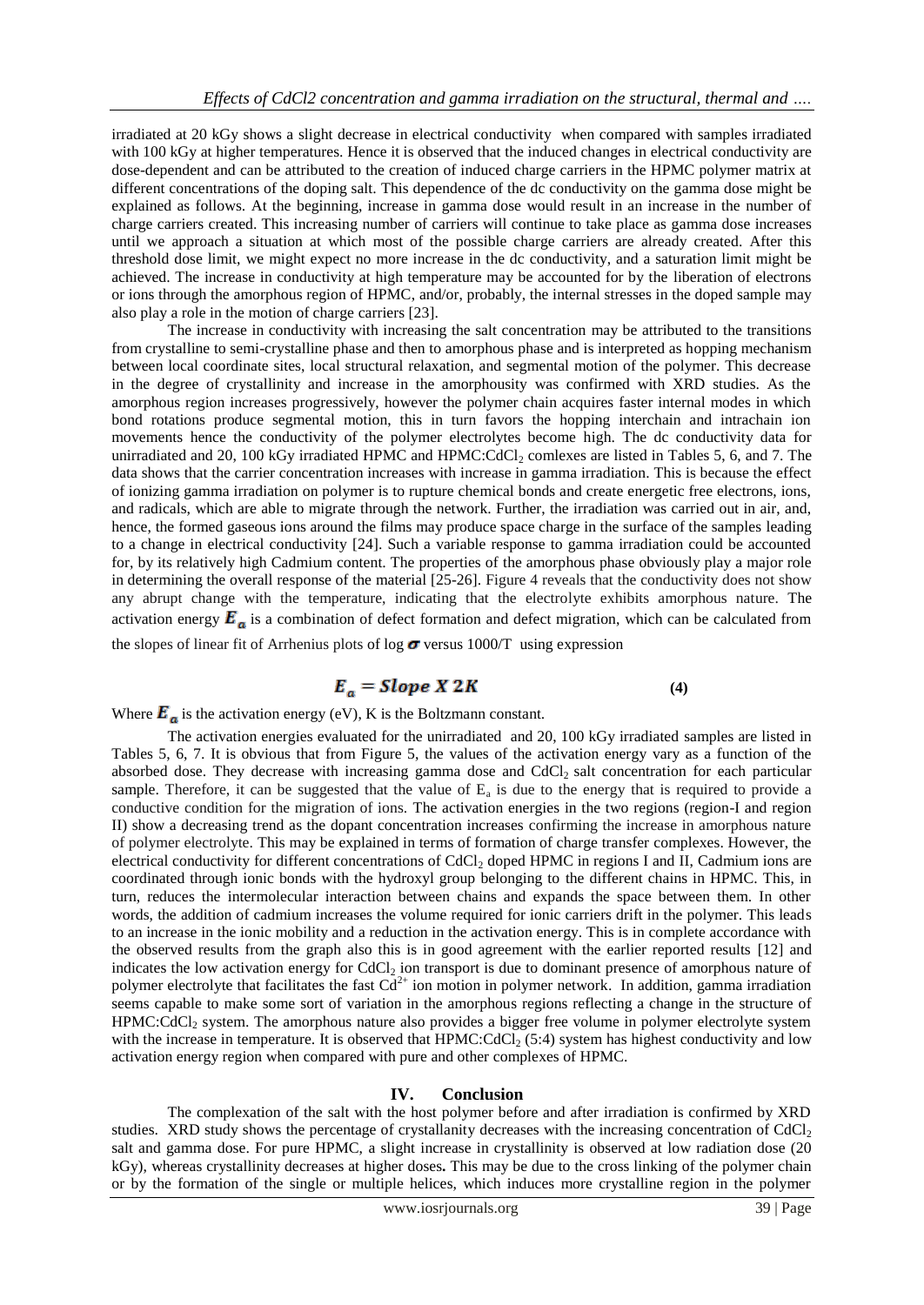samples. In HPMC:CdCl<sub>2</sub> polymer electrolyte systems the presence of CdCl<sub>2</sub> prevent polymer chain reorganization resulting in decreased crystallinity compared to pure HPMC. Hence it may be mentioned that during irradiation, the energy deposited in the polymer causes chain scission or produce radicals which subsequently decay or cross-link with neighboring radicals, i.e. both chain scission and cross-linking occur during irradiation. SEM analysis of unirradiated, films shows a uniform type but with different degrees of roughness and exhibits no features attributable to any crystalline morphology. It is observed that during irradiation, pure HPMC shows porous structure with well dispersed pores for low doses at 20 kGy. On the other hand, at 60 kGy, the porous structure is disrupted possibly due to recrystallization of the polymer. Whereas for HPMC:CdCl<sup>2</sup> system shows surface full of small cavities and the loosely bound rod-like structures due to irradiation effects at higher doses (60, 100 kGy). This may be due to the rapid penetration of cadmium ions into the polymer matrix at higher doses. Considerable damage in the polymeric structure was observed during irradiation, which is also responsible for decrease in the crystallinity of the material.

DSC results revealed that the presence of  $CdCl<sub>2</sub>$  in the polymer matrix increases the melting temperature in unirradiated films, on the other hand this broad endothermic melting peaks decreases in both pure as well as in complexed polymer films during irradiation. However it was found that the heat of fusion  $(\Delta H_{\epsilon})$  is high for pristine HPMC films compared with the CdCl<sub>2</sub> complexed films, before and after irradiation.

The increase in conductivity with the increasing temperature, salt concentration and the radiation dose is attributed to the decrease in the degree of crystallanity and the simultaneous increase in amorphousity. This is because the effect of ionizing gamma irradiation on polymer is to rupture chemical bonds and create energetic free electrons, ions, and radicals, which are able to migrate through the network, leading to a change in electrical conductivity. Also the hopping mechanism of ion movement as ions primarily transport in amorphous phase. The activation energy values obtained from conductivity data for the regions (region-I and region-II) decreases in both unirradiated and irradiated systems as the ionic conductivity increases which confirms the conduction in these polymer electrolytes is predominantly ionic. Therefore this material established a new polymer electrolyte system. The HPMC: $CdCl<sub>2</sub>$  (5:4) system before and after irradiation increases the amorphous phase and enhances the conductivity. Thus the polymer electrolyte systems HPMC: CdCl<sub>2</sub> with an enhanced amorphous phase and conductivity requires further investigation for electrochemical cell device application.

#### **Acknowledgements**

Authors acknowledge the support received from Mr.Madhusoodhan, Chief Officer, M/s Microtrol Sterilization Private Limited, Bangalore during gamma irradiation. We are thankful to Professor Srikantaiah, Retired Scientist, BARC, Mumbai for all the useful discussions and guidance. We greatly acknowledge the technical staff at SID, IIsc. and Material Sceince department, IISc., Bangalore for DSC, and SEM analysis. We thank Grian Technologies Pvt. Limited, Bangalore for their support in electrical conductivity studies. A special thanks to Dr Shibu M Eappen, Scientist in charge, SAIF Cochin University of Science and Technology, Cochin, for XRD measurements.

#### **References**

- [1]. Reichmanis, E., O'Donnell, J. H. "The Effects of Radiation on High-Technology Polymers", ACS Symposium Series 381, eds., ACS, Washington, D. C., 1989, pp 224-254.
- [2]. Hoyle, C. E., Kinstle, J. F., "Radiation Curing of Polymeric Materials", ACS Symposium Series 417, eds., ACS, Washington, D.C., 1990, p 106
- [3]. Clough, R., Shalaby, S. W.,"Radiation Effects on Polymers" ACS Symposium Series 475, eds., ACS Washington, D.C., 1991, p 326.
- [4]. E. A. B. Moura, A. V. Ortiz, H. Wiebeck, A. B. A. Paula, A. L. A. Silva, and L.G.A.Silva, "Effects of gamma radiation on commercial food packaging films - study of changes in UV/VIS spectra," Radiation Physics and Chemistry, 2004, vol. 71, pp. 199– 202.
- [5]. Sadler, G. Chappas, W. Pierce, D.E., " Evaluation of e-beam, gamma and x-ray treatment on the chemistry and safety ofpolymers used with pre-packaged irradiated foods", A review. J. Food Add. and Contam., 2001, 18 (6) : 475 - 501.
- [6]. Furusawa, Kazuya, Dobashi, Toshiaki; J, Statistical Mechanics and its Applications, 2005, vol. 353, p. 9 20.
- [7]. Tomsic, B.; Simoncic, B.; Orel, B.; Vilcnik, A.; Spreizer H., " Biodegradability of cellulose fabric modified by imidazolidinone", Carbohydr. Polym., (2007) 69 (3), 478-488.
- [8]. Sarawut Rimdusit, Korapat Somsaeng, Prartana Kewsuwan, Engg. J., 2012, Vol 16, Issue 4, ISSN 0125-8281.
- [9]. R. A. Wach, H. Mitomo, N. Nagasawa and F. Yoshii, "Radiation crosslinking of methylcellulose and hydroxyethylcellulose inconcentrated aqueous solutions", Nucl. Instr., Meth. Phys. Res., B., 2003, vol. 211, pp. 533-544.
- [10]. Sangappa, T. Demappa, Nucl. Instr. and Meth. in Phys. Res., 2008, B 266., 3975-3980
- [11]. [H. Somashekarappa,](http://www.tandfonline.com/action/doSearch?action=runSearch&type=advanced&searchType=journal&result=true&prevSearch=%2Bauthorsfield%3A%28Somashekarappa%2C+H%29) [Y. Prakash,](http://www.tandfonline.com/action/doSearch?action=runSearch&type=advanced&searchType=journal&result=true&prevSearch=%2Bauthorsfield%3A%28Prakash%2C+Y%29) [Mahadevaiah,](http://www.tandfonline.com/action/doSearch?action=runSearch&type=advanced&searchType=journal&result=true&prevSearch=%2Bauthorsfield%3A%28Mahadevaiah%29) [T. Demappa](http://www.tandfonline.com/action/doSearch?action=runSearch&type=advanced&searchType=journal&result=true&prevSearch=%2Bauthorsfield%3A%28Demappa%2C+T%29) and [R.Somashekar,](http://www.tandfonline.com/action/doSearch?action=runSearch&type=advanced&searchType=journal&result=true&prevSearch=%2Bauthorsfield%3A%28Somashekar%2C+R%29) J., Radiation Effects and Defects in Solids, 2013, [Vol. 168,](http://www.tandfonline.com/loi/grad20?open=168#vol_168) [Issue 11-12,](http://www.tandfonline.com/toc/grad20/168/11-12) Pp. 912-923.
- [12]. Subramanya Kilarkaje, V. Manjunatha, S. Raghu, M. V. N. Ambika Prasad and H, Devendrappa, J. Phys. D : Appl. Phys., 2012, 44, 105403.
- [13]. M. B. Nanda Prakash, A. Manjunath and R. Somashekar, Advances in Condensed Matter physics, 2013, volume, article ID 690629, 6 pages.
- [14]. Jefferson Rotta, Edson Minatti, Pedro Luiz Manique Barret, J., Cienc. Tecnol., Aliment. Campinas, 2011, 31(2): 450-455.<br>[15]. S. Honary, P. Ebrahimi, N. Emrani, International Journal of Pharma and Bio Sciences 2010,
- S. Honary, P. Ebrahimi, N. Emrani, International Journal of Pharma and Bio Sciences 2010,  $\hat{V}$  (2), pp 1-8.